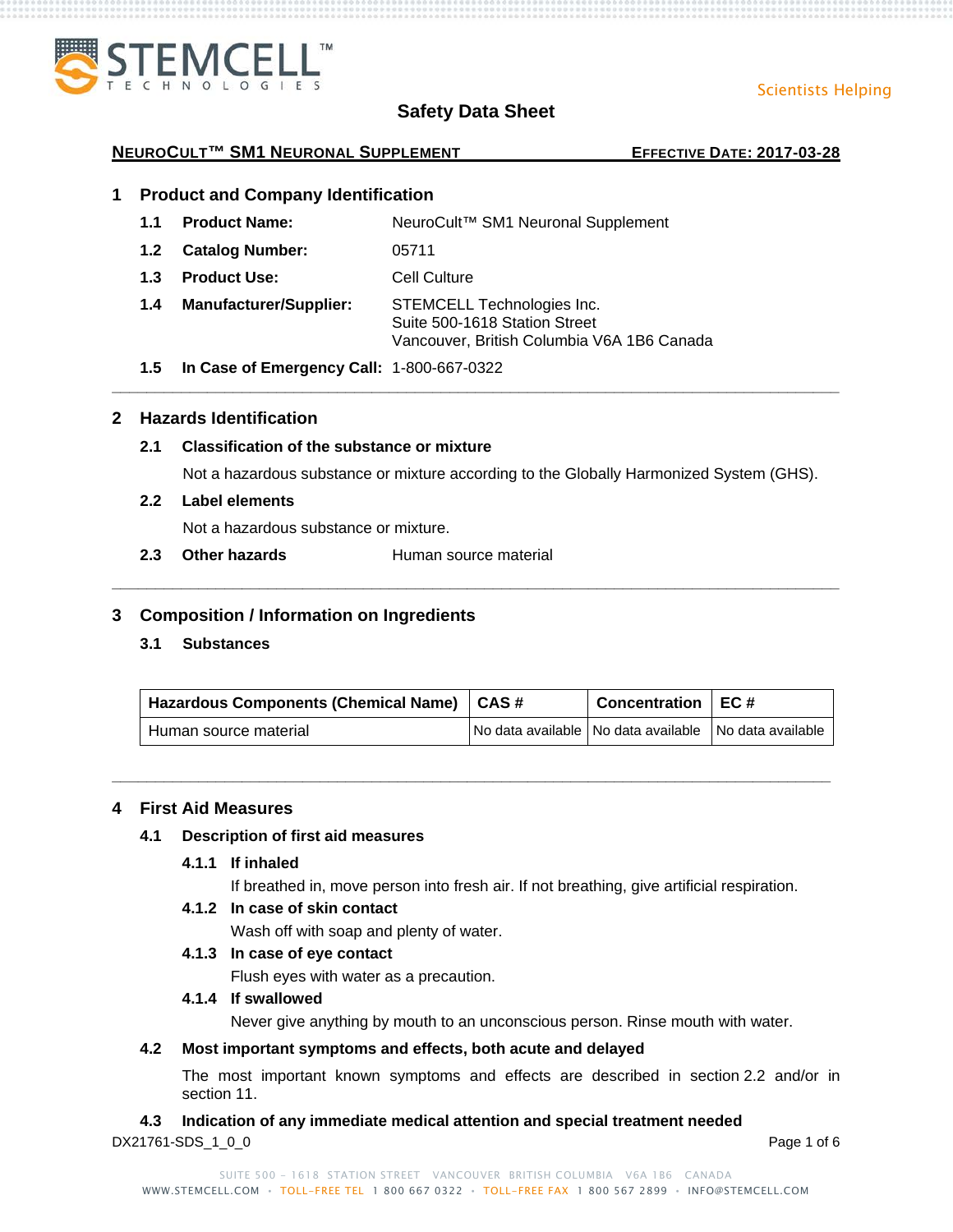

**\_\_\_\_\_\_\_\_\_\_\_\_\_\_\_\_\_\_\_\_\_\_\_\_\_\_\_\_\_\_\_\_\_\_\_\_\_\_\_\_\_\_\_\_\_\_\_\_\_\_\_\_\_\_\_\_\_\_\_\_\_\_\_\_\_\_\_\_\_\_\_\_\_\_\_\_\_\_\_\_\_\_\_\_**

#### **NEUROCULT™ SM1 NEURONAL SUPPLEMENT EFFECTIVE DATE: 2017-03-28**

No data available

#### **5 Fire Fighting Measures**

#### **5.1 Extinguishing Media**

- **5.1.1 Suitable Extinguishing Media** Use alcohol-resistant foam, carbon dioxide, water, or dry chemical spray.
- **5.1.2 Unsuitable Extinguishing Media**

No data available

#### **5.2 Special hazards arising from the substance or mixture**

**5.2.1 Flammable Properties and Hazards**

No data available

- **5.2.2 Flash Pt** No data available
- **5.2.3 Autoignition Pt** No data available

# **5.2.4 Explosive Limits**

LEL: No data available UEL: No data available

# **5.2.5 Hazardous Combustion Products** No data available

#### **5.3 Fire Fighting Instructions**

As in any fire, wear self-contained breathing apparatus pressure-demand (NIOSH approved or equivalent), and full protective gear to prevent contact with skin and eyes.

**\_\_\_\_\_\_\_\_\_\_\_\_\_\_\_\_\_\_\_\_\_\_\_\_\_\_\_\_\_\_\_\_\_\_\_\_\_\_\_\_\_\_\_\_\_\_\_\_\_\_\_\_\_\_\_\_\_\_\_\_\_\_\_\_\_\_\_\_\_\_\_\_\_\_\_\_\_\_\_\_\_\_\_\_**

#### **6 Accidental Release Measures**

#### **6.1 Personal precautions, protective equipment and emergency procedures**

Avoid breathing vapors, mist or gas. For personal protection see section 8.

#### **6.2 Environmental precautions**

No special environmental precautions required.

#### **6.3 Methods and materials for containment and cleaning up**

Keep in suitable, closed containers for disposal.

#### **7 Handling and Storage**

#### **7.1 Precautions for safe handling**

For precautions see section 2.2.

#### **7.2 Conditions for safe storage**

Keep container tightly closed in a dry and well-ventilated place.

DX21761-SDS 1 0 0 Page 2 of 6

**\_\_\_\_\_\_\_\_\_\_\_\_\_\_\_\_\_\_\_\_\_\_\_\_\_\_\_\_\_\_\_\_\_\_\_\_\_\_\_\_\_\_\_\_\_\_\_\_\_\_\_\_\_\_\_\_\_\_\_\_\_\_\_\_\_\_\_\_\_\_\_\_\_\_\_\_\_\_\_\_\_\_\_\_**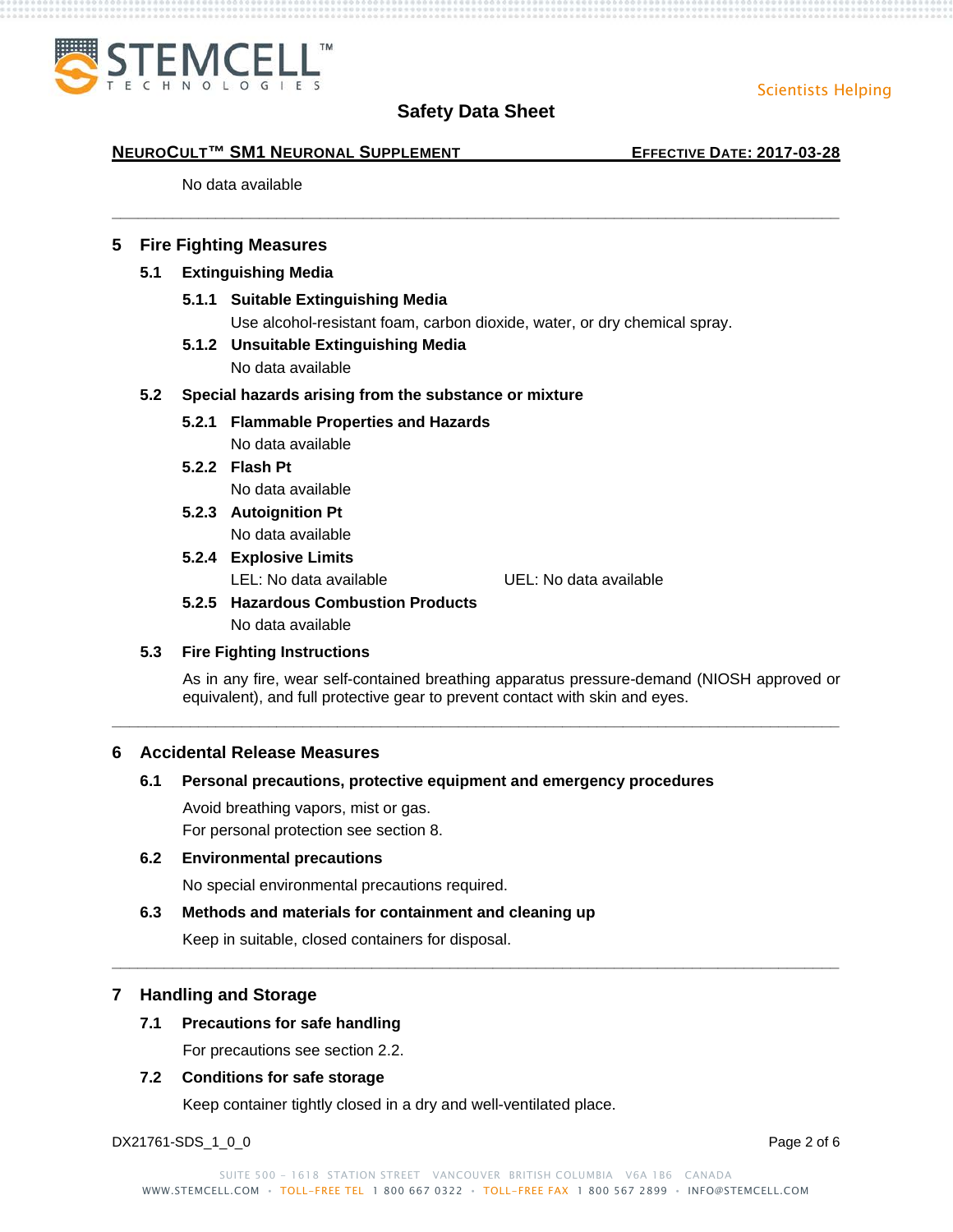



**\_\_\_\_\_\_\_\_\_\_\_\_\_\_\_\_\_\_\_\_\_\_\_\_\_\_\_\_\_\_\_\_\_\_\_\_\_\_\_\_\_\_\_\_\_\_\_\_\_\_\_\_\_\_\_\_\_\_\_\_\_\_\_\_\_\_\_\_\_\_\_\_\_\_\_\_\_\_\_\_\_\_\_\_**

#### **NEUROCULT™ SM1 NEURONAL SUPPLEMENT EFFECTIVE DATE: 2017-03-28**

### **8 Exposure Controls/Personal Protection**

#### **8.1 Exposure limits**

Contains no substances with occupational exposure limit values.

#### **8.2 Engineering controls**

Use mechanical exhaust or laboratory fumehood to avoid exposure.

#### **8.3 Personal protective equipment**

#### **8.3.1 Eye/face protection**

Use equipment for eye protection tested and approved under appropriate government standards such as NIOSH (US) or EN 166(EU).

#### **8.3.2 Skin protection**

Handle with gloves. Gloves must be inspected prior to use. Use proper glove removal technique (without touching glove's outer surface) to avoid skin contact with this product. Dispose of contaminated gloves after use in accordance with applicable laws and good laboratory practices. Wash and dry hands.

Impervious clothing. The type of protective equipment must be selected according to the concentration and amount of the dangerous substance at the specific workplace.

#### **8.3.3 Respiratory protection**

Respiratory protection not required. For nuisance exposures use type OV/AG (US) or type ABEK (EU EN 14387) respirator cartridges. Use respirators and components tested and approved under appropriate government standards such as NIOSH (US) or CEN (EU).

#### **8.3.4 General hygiene considerations**

General industrial hygiene practice.

#### **8.3.5 Environmental exposure controls**

No data available

#### **8.3.6 Other protection**

Human source: Appropriate safety procedure must be followed for human source material as found in: [Canadian Biosafety Standards and Guidelines \(CBSG\),](http://canadianbiosafetystandards.collaboration.gc.ca/cbsg-nldcb/index-eng.php?page=1) *First [Edition](http://canadianbiosafetystandards.collaboration.gc.ca/cbsg-nldcb/index-eng.php?page=1)*.

#### **9 Physical and Chemical Properties**

#### **9.1 Information on basic physical and chemical properties**

| Appearance                   | Opaque, yellow liquid |             |
|------------------------------|-----------------------|-------------|
| Odour                        | No data available     |             |
| Odour threshold              | No data available     |             |
| рH                           | No data available     |             |
| Melting point/freezing point | No data available     |             |
| Boiling point/boiling range  | No data available     |             |
| Flash point                  | No data available     |             |
| Evaporation rate             | No data available     |             |
| Flammability (solid, gas)    | No data available     |             |
| DX21761-SDS 1 0 0            |                       | Page 3 of 6 |

**\_\_\_\_\_\_\_\_\_\_\_\_\_\_\_\_\_\_\_\_\_\_\_\_\_\_\_\_\_\_\_\_\_\_\_\_\_\_\_\_\_\_\_\_\_\_\_\_\_\_\_\_\_\_\_\_\_\_\_\_\_\_\_\_\_\_\_\_\_\_\_\_\_\_\_\_\_\_\_\_\_\_\_\_**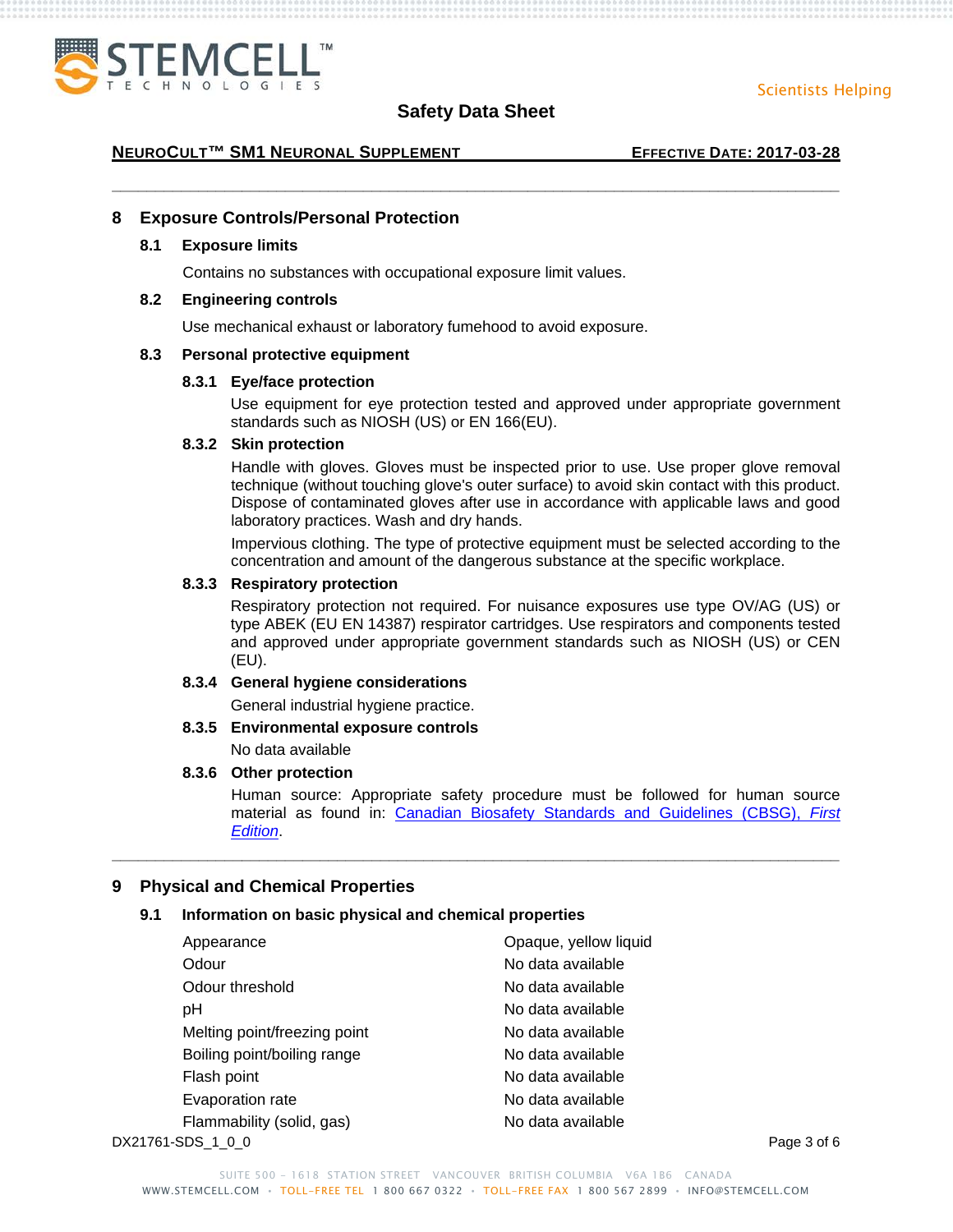

**\_\_\_\_\_\_\_\_\_\_\_\_\_\_\_\_\_\_\_\_\_\_\_\_\_\_\_\_\_\_\_\_\_\_\_\_\_\_\_\_\_\_\_\_\_\_\_\_\_\_\_\_\_\_\_\_\_\_\_\_\_\_\_\_\_\_\_\_\_\_\_\_\_\_\_\_\_\_\_\_\_\_\_\_**

**\_\_\_\_\_\_\_\_\_\_\_\_\_\_\_\_\_\_\_\_\_\_\_\_\_\_\_\_\_\_\_\_\_\_\_\_\_\_\_\_\_\_\_\_\_\_\_\_\_\_\_\_\_\_\_\_\_\_\_\_\_\_\_\_\_\_\_\_\_\_\_\_\_\_\_\_\_\_\_\_\_\_\_\_**

#### **NEUROCULT™ SM1 NEURONAL SUPPLEMENT EFFECTIVE DATE: 2017-03-28**

# Upper/lower flammability or explosive limits No data available Vapour pressure No data available Vapour density and the same of the No data available Relative density **No data available** Relative density Solubility **No data available** Partition coefficient: n-octanol/water No data available Auto-ignition temperature No data available Decomposition temperature No data available Viscosity **No data available**

#### **10 Stability and Reactivity**

| 10.1 Reactivity                         | No data available |
|-----------------------------------------|-------------------|
| 10.2 Chemical stability                 | No data available |
| 10.3 Possibility of hazardous reactions | No data available |
| 10.4 Conditions to avoid                | No data available |
| 10.5 Incompatible materials             | No data available |
| 10.6 Hazardous decomposition products   | No data available |

#### **11 Toxicological Information**

#### **11.1 Acute toxicity**

| Oral:       | No data available |
|-------------|-------------------|
| Inhalation: | No data available |
| Dermal:     | No data available |
| Other:      | No data available |

#### **11.2 Skin corrosion/irritation** No data available

- **11.3 Serious eye damage/eye irritation** No data available
- **11.4 Respiratory and/or skin sensitization** No data available
- **11.5 Germ cell mutagenicity** No data available

#### **11.6 Carcinogenicity**

- IARC: No component of this product present at levels greater than or equal to 0.1% is identified as probable, possible or confirmed human carcinogen by IARC.
- ACGIH: No component of this product present at levels greater than or equal to 0.1% is identified as a carcinogen or potential carcinogen by ACGIH.
- NTP: No component of this product present at levels greater than or equal to 0.1% is identified as a known or anticipated carcinogen by NTP.
- OSHA: No component of this product present at levels greater than or equal to 0.1% is identified as a carcinogen or potential carcinogen by OSHA.

DX21761-SDS 1 0 0 **Page 4 of 6** 

Scientists Helping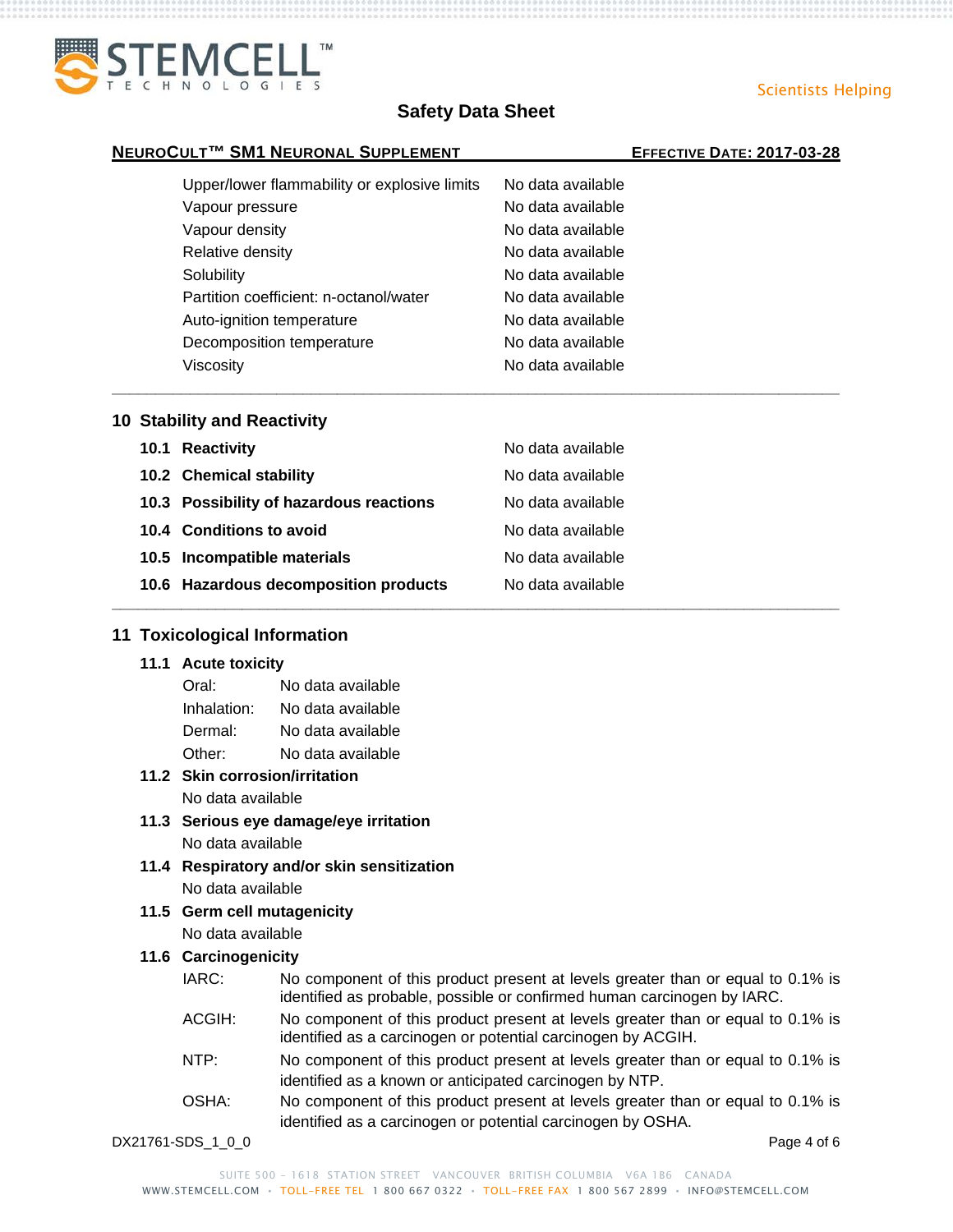Scientists Helping



# **Safety Data Sheet**

| 11.7 Reproductive toxicity     |                                                                                                                              |  |
|--------------------------------|------------------------------------------------------------------------------------------------------------------------------|--|
| No data available              |                                                                                                                              |  |
|                                | 11.8 Specific target organ toxicity - single exposure                                                                        |  |
| No data available              |                                                                                                                              |  |
|                                | 11.9 Specific target organ toxicity - repeated exposure                                                                      |  |
| No data available              |                                                                                                                              |  |
| 11.10 Aspiration hazard        |                                                                                                                              |  |
| No data available              |                                                                                                                              |  |
| 11.11 Potential health effects |                                                                                                                              |  |
| Inhalation:                    | May be harmful if inhaled. May cause respiratory tract irritation.                                                           |  |
| Ingestion:                     | May be harmful if swallowed.                                                                                                 |  |
| Skin:                          | May be harmful if absorbed through skin. May cause skin irritation.                                                          |  |
| Eyes:                          | May cause eye irritation.                                                                                                    |  |
|                                | 11.12 Signs and symptoms of exposure                                                                                         |  |
|                                | To the best of our knowledge, the chemical, physical, and toxicological properties have not<br>been thoroughly investigated. |  |
|                                | 11.13 RTECS # No data available                                                                                              |  |

| 12.1 Toxicity                      | No data available |
|------------------------------------|-------------------|
| 12.2 Persistence and degradability | No data available |
| 12.3 Bioaccumulative potential     | No data available |
| 12.4 Mobility in soil              | No data available |
| 12.5 Other adverse effects         | No data available |

## **13 Disposal Considerations**

#### **13.1 Waste disposal method**

Offer surplus and non-recyclable solutions to a licensed disposal company.

**\_\_\_\_\_\_\_\_\_\_\_\_\_\_\_\_\_\_\_\_\_\_\_\_\_\_\_\_\_\_\_\_\_\_\_\_\_\_\_\_\_\_\_\_\_\_\_\_\_\_\_\_\_\_\_\_\_\_\_\_\_\_\_\_\_\_\_\_\_\_\_\_\_\_\_\_\_\_\_\_\_\_\_\_**

**\_\_\_\_\_\_\_\_\_\_\_\_\_\_\_\_\_\_\_\_\_\_\_\_\_\_\_\_\_\_\_\_\_\_\_\_\_\_\_\_\_\_\_\_\_\_\_\_\_\_\_\_\_\_\_\_\_\_\_\_\_\_\_\_\_\_\_\_\_\_\_\_\_\_\_\_\_\_\_\_\_\_\_\_**

#### **13.2 Contaminated packaging**

Dispose of as unused product.

#### **14 Transport Information**

| 14.1 | UN number                       | No data available               |                                                                                          |
|------|---------------------------------|---------------------------------|------------------------------------------------------------------------------------------|
|      | 14.2 UN proper shipping name    | DOT<br>ADR/RID<br>IMDG.<br>IATA | Not dangerous goods<br>Not dangerous goods<br>Not dangerous goods<br>Not dangerous goods |
|      | 14.3 Transport hazard class(es) | No data available               |                                                                                          |
|      | 14.4 Packing group              | No data available               |                                                                                          |

DX21761-SDS\_1\_0\_0 Page 5 of 6